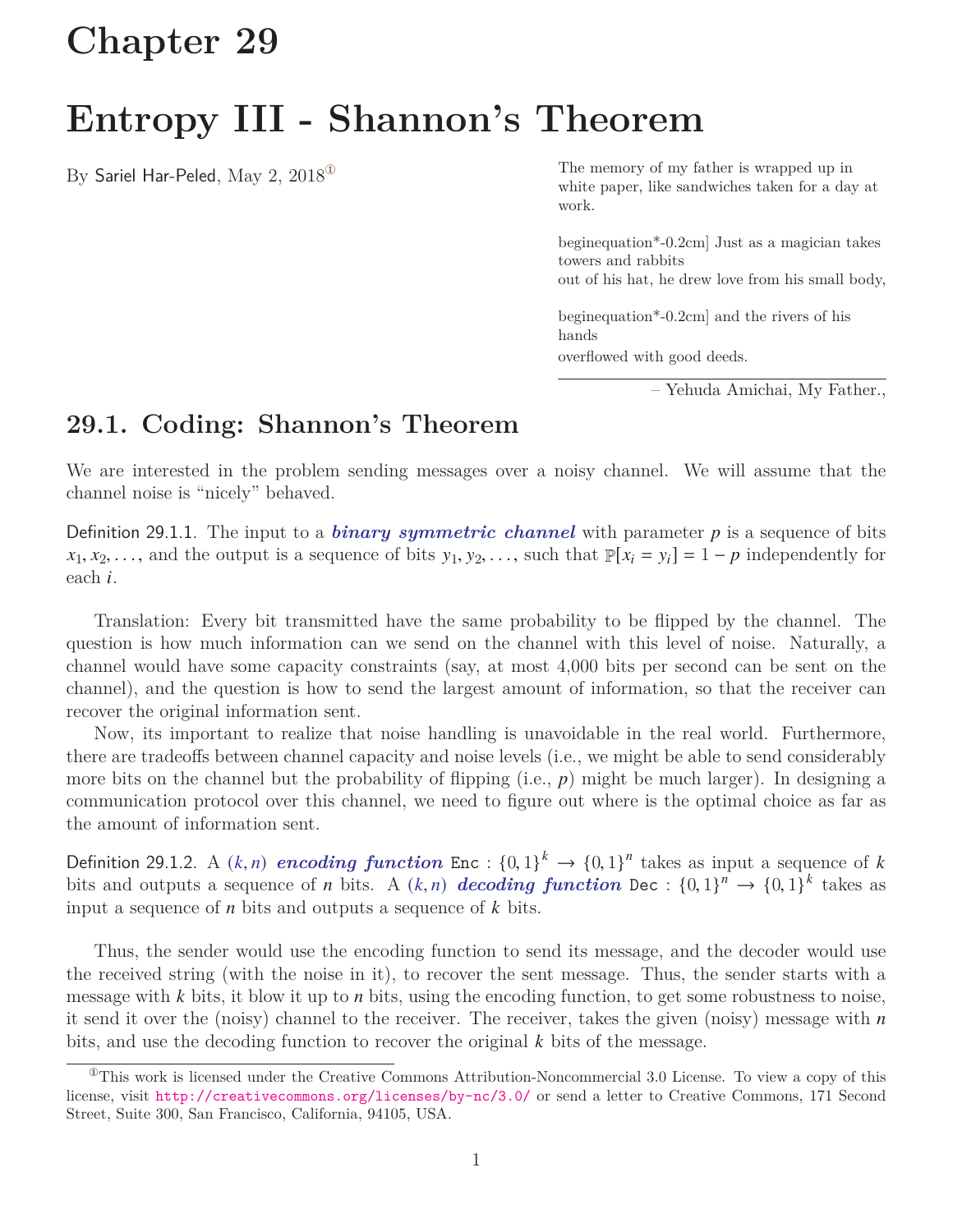Naturally, we would like  $k$  to be as large as possible (for a fixed  $n$ ), so that we can send as much information as possible on the channel. Naturally, there might be some failure probability; that is, the receiver might be unable to recover the original string, or recover an incorrect string.

The following celebrated result of Shannon<sup>®</sup> in 1948 states exactly how much information can be sent on such a channel.

<span id="page-1-1"></span>**Theorem 29.1.3 (Shannon's theorem).** For a binary symmetric channel with parameter  $p < 1/2$ *and for any constants*  $\delta$ ,  $\gamma > 0$ , where *n is sufficiently large, the following holds:* 

- *(i) For an <sup>k</sup>* <sup>≤</sup> *<sup>n</sup>*(1−H(*p*)−δ) *there exists* (*k*, *<sup>n</sup>*) *encoding and decoding functions such that the probability the receiver fails to obtain the correct message is at most* γ *for every possible <sup>k</sup>-bit input messages.*
- *(ii) There are no*  $(k, n)$  *encoding and decoding functions with*  $k \geq n(1 \mathbb{H}(p) + \delta)$  *such that the probability of decoding correctly is at least* γ *for a <sup>k</sup>-bit input message chosen uniformly at random.*

## **29.2. Proof of Shannon's theorem**

The proof is not hard, but requires some care, and we will break it into parts.

#### **29.2.1. How to encode and decode efficiently**

#### **29.2.1.1. The scheme**

Our scheme would be simple. Pick  $k \leq n(1 - \mathbb{H}(p) - \delta)$ . For any number  $i = 0, \ldots, \widehat{K} = 2^{k+1} - 1$ , randomly generate a binary string *Y* made out of *n* bits each one chosen independently and uniformly randomly generate a binary string *Y<sup>i</sup>* made out of *n* bits, each one chosen independently and uniformly. Let  $Y_0, \ldots, Y_{\widehat{K}}$  denote these codewords.

For each of these codewords we will compute the probability that if we send this codeword, the receiver would fail. Let  $X_0, \ldots, X_K$ , where  $K = 2^k - 1$ , be the *K* codewords with the lowest probability of failure. We assign these words to the  $2^k$  messages we need to encode in an arbitrary fashion. Specifically failure. We assign these words to the  $2^k$  messages we need to encode in an arbitrary fashion. Specifically, for  $i = 0, ..., 2^k - 1$ , we encode *i* as the string  $X_i$ .<br>The decoding of a message *w* is done by going

The decoding of a message w is done by going over all the codewords, and finding all the codewords that are in (Hamming) distance in the range  $[p(1-\varepsilon)n, p(1+\varepsilon)n]$  from w. If there is only a single word  $X_i$  with this property, we return *i* as the decoded word. Otherwise, if there are no such word or there is more than one word then the decoder stops and report an error.

#### **29.2.1.2. The proof**

**Intuition.** Each code *Y<sup>i</sup>* corresponds to a region that looks like a ring. The "ring" for *Y<sub>i</sub>* is all the strings in Hamming distance between  $(1 - \varepsilon)r$  and  $(1 + \varepsilon)r$  from *Y<sub>i</sub>* where  $r = m$ . Clearly if we transmit a string *Y<sub>i</sub>* and the  $(1 + \varepsilon)r$  from  $Y_i$ , where  $r = pn$ . Clearly, if we transmit a string  $Y_i$ , and the receiver gets a string inside the ring of  $Y_i$  it is natural to try to recover the receiver gets a string inside the ring of  $Y_i$ , it is natural to try to recover the received string to the original code corresponding to *Y<sup>i</sup>* . Naturally, there are two possible bad events here:



(A) The received string is outside the ring of  $Y_i$ .

<span id="page-1-0"></span> $^{\circ}$ Claude Elwood Shannon (April 30, 1916 - February 24, 2001), an American electrical engineer and mathematician, has been called "the father of information theory".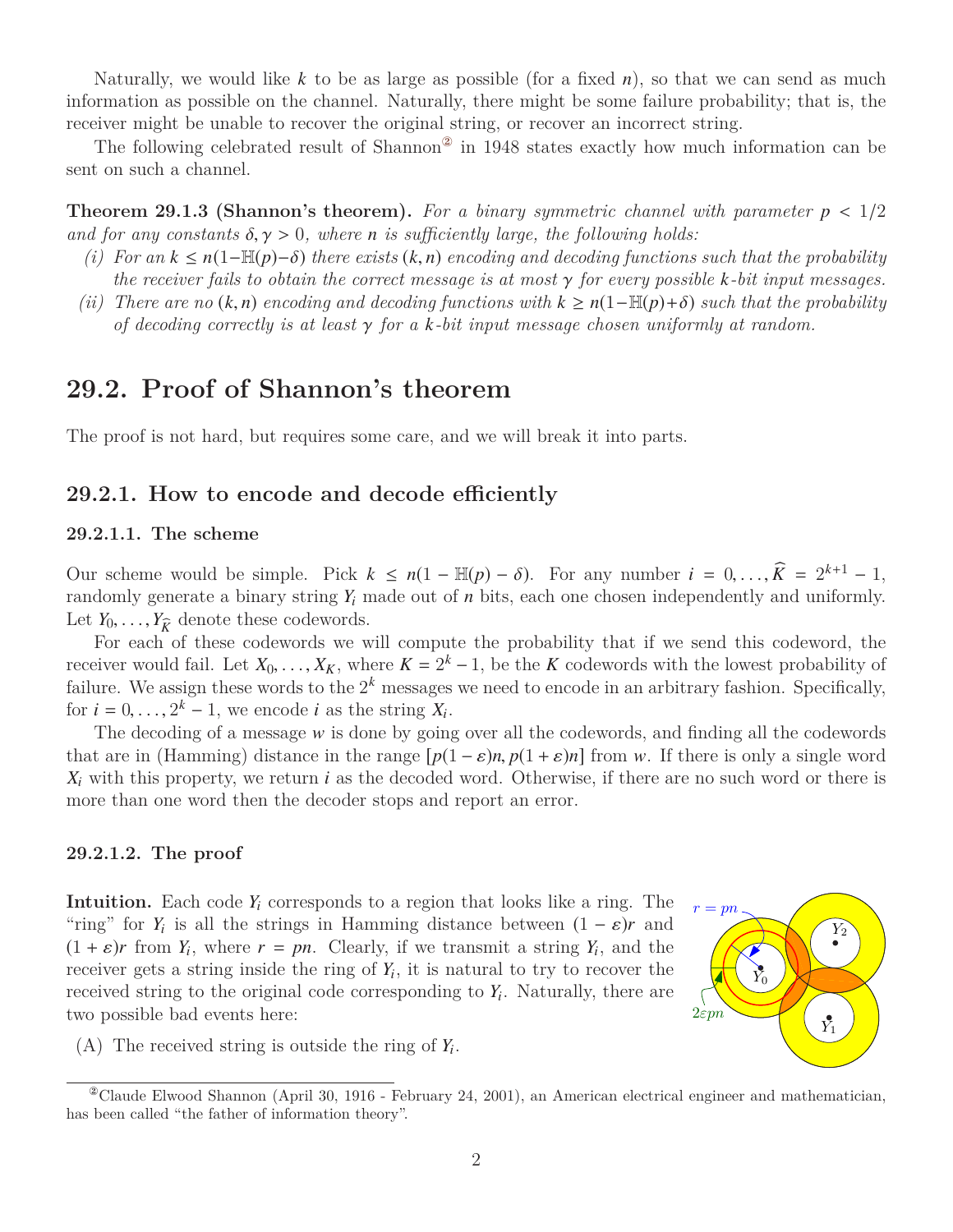(B) The received string is contained in several rings of different *Y*s, and it is not clear which one should the receiver decode the string to. These bad regions are depicted as the darker regions in the figure on the right.

Let  $S_i = S(Y_i)$  be all the binary strings (of length *n*) such that if the receiver gets this word, it would decipher it to be the original string assigned to *Y<sup>i</sup>* (here are still using the extended set of codewords  $Y_0, \ldots, Y_{\tilde{K}}$ ). Note, that if we remove some codewords from consideration, the set  $\mathcal{S}(Y_i)$  just increases in size (i.e., the bad region in the ring of  $Y_i$  that is covered multiple times shrinks). Let  $W_i$  be the probability that *Y<sup>i</sup>* was sent, but it was not deciphered correctly. Formally, let *r* denote the received word. We have that

<span id="page-2-2"></span>
$$
W_i = \sum_{r \notin S_i} \mathbb{P}[r \text{ was received when } Y_i \text{ was sent}]. \tag{29.1}
$$

To bound this quantity, let <sup>∆</sup>(*x*, <sup>y</sup>) denote the Hamming distance between the binary strings *<sup>x</sup>* and <sup>y</sup>. Clearly, if *x* was sent the probability that y was received is

$$
w(x, y) = p^{\Delta(x, y)} (1 - p)^{n - \Delta(x, y)}.
$$

As such, we have

<span id="page-2-3"></span> $\mathbb{P}[r \text{ received when } Y_i \text{ was sent}] = w(Y_i, r).$ 

<span id="page-2-0"></span>Definition 29.2.1. Let  $\overline{S_{i,r}}$  be an indicator variable which is 1 if  $r \notin S_i$ . It is one if the receiver gets *r*, and does not decode it to *Y* (either because of foilure, or because *r* is too close (for from *Y*) does not decode it to  $Y_i$  (either because of failure, or because r is too close/far from  $Y_i$ ).

We have that failure probability when sending *r* is

$$
W_i = \sum_{r \notin S_i} \mathbb{P}[r \text{ received when } Y_i \text{ was sent}] = \sum_{r \notin S_i} w(Y_i, r) = \sum_{r} \overline{S_{i,r}} w(Y_i, r). \tag{29.2}
$$

The value of  $W_i$  is a random variable over the choice of  $Y_0, \ldots, Y_{\widehat{K}}$ . As such, its natural to ask what the expected value of  $W_i$ . is the expected value of *W<sup>i</sup>* .

Consider the ring

$$
ring(r) = \left\{ x \in \{0,1\}^n \mid (1 - \varepsilon)np \le \Delta(x,r) \le (1 + \varepsilon)np \right\},\
$$

where  $\varepsilon > 0$  is a small enough constant. Observe that  $x \in \text{ring}(y)$  if and only if  $y \in \text{ring}(x)$ . Suppose, that the code word  $Y_i$  was sent, and  $r$  was received. The decoder returns the original code associated with  $Y_i$ , if  $Y_i$  is the only codeword that falls inside ring(*r*).

<span id="page-2-1"></span>**Lemma 29.2.2.** *Given that*  $Y_i$  *was sent, and*  $r$  *was received and furthermore*  $r \in \text{ring}(Y_i)$ *, then the probability of the decoder failing, is*

$$
\tau = \mathbb{P}\big[r \notin S_i \mid r \in \mathrm{ring}(Y_i)\big] \leq \frac{\gamma}{8},
$$

*where* γ *is the parameter of [Theorem 29.1.3.](#page-1-1)*

*Proof:* The decoder fails here, only if ring(*r*) contains some other codeword  $Y_i$  ( $j \neq i$ ) in it. As such,

$$
\tau = \mathbb{P}\big[r \notin S_i \; \big| \; r \in \text{ring}(Y_i)\big] \leq \mathbb{P}\big[Y_j \in \text{ring}(r), \text{ for any } j \neq i\big] \leq \sum_{j \neq i} \mathbb{P}\big[Y_j \in \text{ring}(r)\big].
$$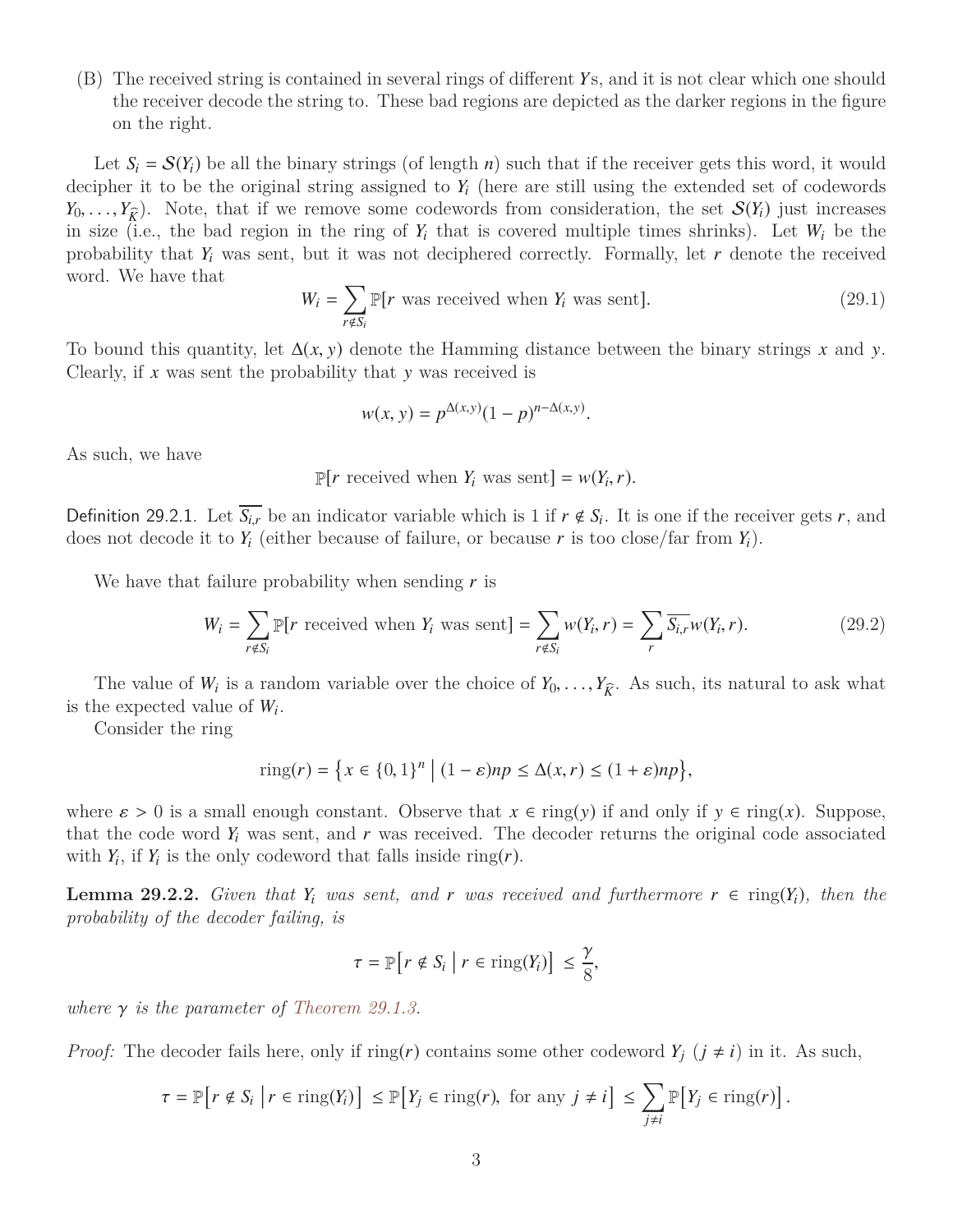Now, we remind the reader that the  $Y_i$ <sup>s</sup> are generated by picking each bit randomly and independently, with probability  $1/2$ . As such, we have

$$
\mathbb{P}\big[Y_j \in \text{ring}(r)\big] = \frac{|\text{ring}(r)|}{|\{0,1\}^n|} = \sum_{m=(1-\varepsilon)np}^{(1+\varepsilon)np} \frac{{n \choose m}}{2^n} \le \frac{n}{2^n} {n \choose \lfloor (1+\varepsilon)np \rfloor},
$$

since  $(1+\varepsilon)p < 1/2$  (for  $\varepsilon$  sufficiently small), and as such the last binomial coefficient in this summation is the largest. By [Corollary 29.3.2](#page-5-0) (i), we have

$$
\mathbb{P}\Big[Y_j \in \text{ring}(r)\Big] \leq \frac{n}{2^n} \binom{n}{\lfloor (1+\varepsilon)np \rfloor} \leq \frac{n}{2^n} 2^{n \mathbb{H}\left((1+\varepsilon)p\right)} = n 2^{n \left(\mathbb{H}\left((1+\varepsilon)p\right)-1\right)}.
$$

As such, we have

$$
\tau = \mathbb{P}\Big[r \notin S_i \mid r \in \text{ring}(Y_i)\Big] \le \sum_{j \neq i} \mathbb{P}\Big[Y_j \in \text{ring}(r)\Big] \le \widehat{K} \mathbb{P}\Big[Y_1 \in \text{ring}(r)\Big] \le 2^{k+1} n 2^{n \left(\mathbb{H}((1+\varepsilon)p)-1\right)}
$$
  

$$
\le n 2^{n \left(1-\mathbb{H}(p)-\delta\right)+1+n \left(\mathbb{H}((1+\varepsilon)p)-1\right)} \le n 2^{n \left(\mathbb{H}((1+\varepsilon)p)-\mathbb{H}(p)-\delta\right)+1}
$$

since  $k \leq n(1 - \mathbb{H}(p) - \delta)$ . Now, we choose  $\varepsilon$  to be a small enough constant, so that the quantity  $\mathbb{H}((1+\varepsilon)p)-\mathbb{H}(p)-\delta$  is equal to some (absolute) negative (constant), say  $-\beta$ , where  $\beta > 0$ . Then,  $\tau \leq n2^{-\beta n+1}$ , and choosing *n* large enough, we can make  $\tau$  smaller than  $\gamma/8$ , as desired. As such, we just<br>proved that proved that

$$
\tau = \mathbb{P}\big[r \notin S_i \; \big| \; r \in \text{ring}(Y_i)\big] \leq \frac{\gamma}{8}.
$$

<span id="page-3-0"></span>**Lemma 29.2.3.** *Consider the situation where Y<sup>i</sup> is sent, and the received string is r. We have that*

$$
\mathbb{P}\big[r \notin \mathrm{ring}(Y_i)\big] = \sum_{r \notin \mathrm{ring}(Y_i)} w(Y_i, r) \leq \frac{\gamma}{8},
$$

*where* γ *is the parameter of [Theorem 29.1.3.](#page-1-1)*

*Proof:* This quantity, is the probability of sending  $Y_i$  when every bit is flipped with probability  $p$ , and receiving a string *r* such that more than  $pn + \varepsilon pn$  bits where flipped (or less than  $pn - \varepsilon pn$ ). But this quantity can be bounded using the Chernoff inequality. Indeed, let  $Z = \Delta(Y_i, r)$ , and observe that  $\mathbb{E}[Z] = np$  and it is the sum of *n* independent indicator variables. As such  $\mathbb{E}[Z] = pn$ , and it is the sum of *n* independent indicator variables. As such

$$
\sum_{r \notin \text{ring}(Y_i)} w(Y_i, r) = \mathbb{P}\big[ |Z - \mathbb{E}[Z]| > \varepsilon p n \big] \leq 2 \exp\left(-\frac{\varepsilon^2}{4} p n\right) < \frac{\gamma}{4},
$$

since  $\varepsilon$  is a constant, and for *n* sufficiently large.

We remind the reader that  $S_{i,r}$  is an indicator variable that is one if receiving  $r$  (when sending  $Y_i$ ) is  $d$ <sup>*n*</sup>, as Definition 20.2.1. Importantly, this indicator variable also depends on all the other sedemands "bad", see [Definition 29.2.1.](#page-2-0) Importantly, this indicator variable also depends on all the other codewords – as they might cause some regions in the ring of  $Y_i$  to be covered multiple times.

<span id="page-3-1"></span>**Lemma 29.2.4.** We have that  $f(Y_i) = \sum_{r \notin \text{ring}(Y_i)} \mathbb{E} \left[ \overline{S_{i,r}} w(Y_i, r) \right] \leq \gamma/8$  (the expectation is over all the choices of the *Y*<sub>s</sub> excluding</sub> *Y*.) *choices of the*  $\gamma$ *s excluding*  $Y_i$ *).*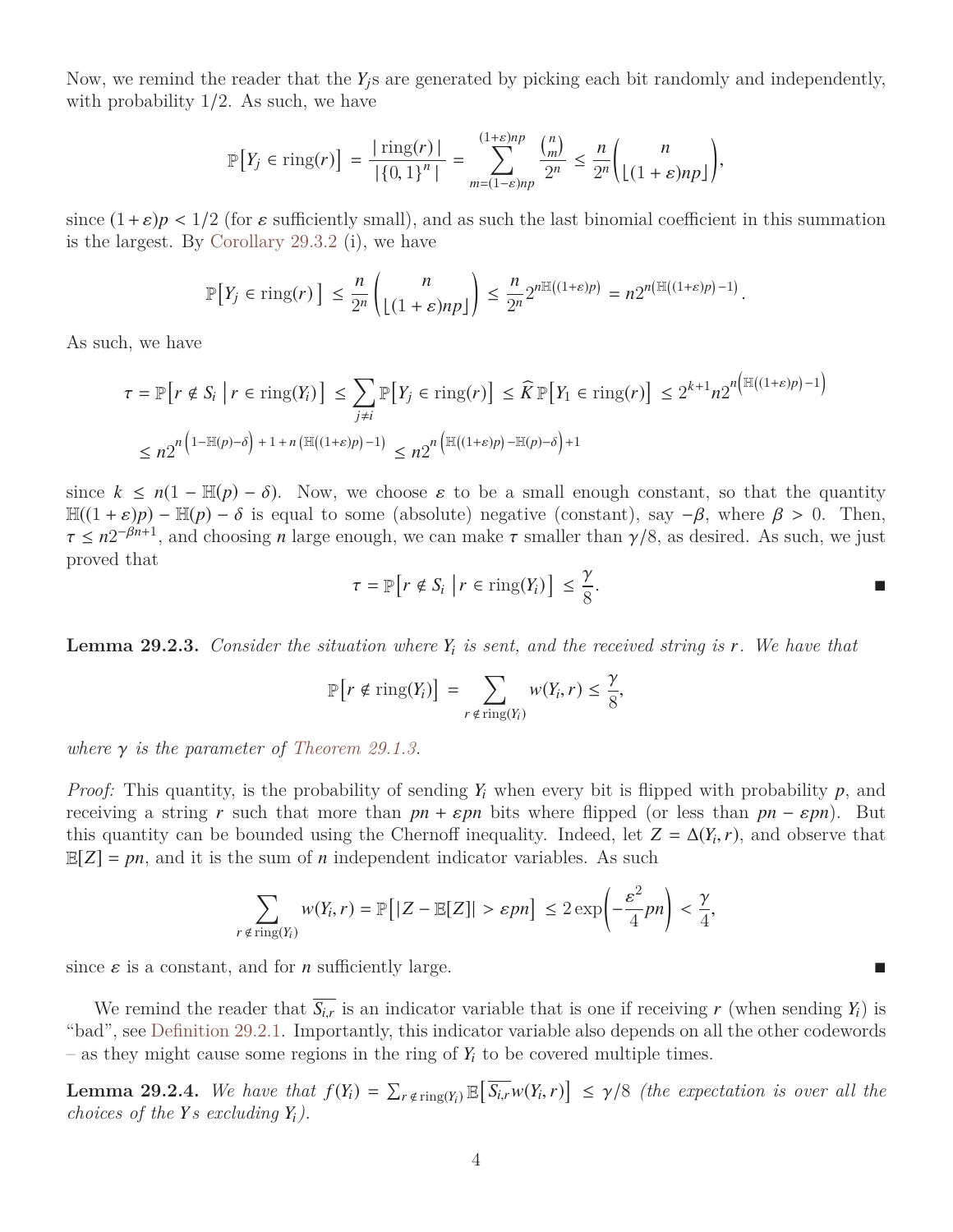*Proof:* Observe that  $\overline{S_{i,r}}w(Y_i,r) \leq w(Y_i,r)$  and for fixed  $Y_i$  and  $r$  we have that  $\mathbb{E}[w(Y_i,r)] = w(Y_i,r)$ . As such, we have that

$$
f(Y_i) = \sum_{r \notin \text{ring}(Y_i)} \mathbb{E}\Big[\overline{S_{i,r}}w(Y_i,r)\Big] \leq \sum_{r \notin \text{ring}(Y_i)} \mathbb{E}[w(Y_i,r)] = \sum_{r \notin \text{ring}(Y_i)} w(Y_i,r) \leq \frac{\gamma}{8},
$$

by [Lemma 29.2.3.](#page-3-0)

<span id="page-4-0"></span>**Lemma 29.2.5.** We have that  $g(Y_i) = \sum$  $r \in \text{ring}(Y_i)$  $\mathbb{E}\left[\overline{S_{i,r}}w(Y_i,r)\right] \leq \gamma/8$  *(the expectation is over all the choices of the*  $Y_s$  *excluding*  $Y_i$ *).* 

*Proof:* We have that  $S_{i,r}w(Y_i, r) \leq S_{i,r}$ , as  $0 \leq w(Y_i, r) \leq 1$ . As such, we have that

$$
g(Y_i) = \sum_{r \in \text{ring}(Y_i)} \mathbb{E} \Big[ \overline{S_{i,r}} w(Y_i, r) \Big] \le \sum_{r \in \text{ring}(Y_i)} \mathbb{E} \Big[ \overline{S_{i,r}} \Big] = \sum_{r \in \text{ring}(Y_i)} \mathbb{P} \Big[ r \notin S_i \Big]
$$
  
= 
$$
\sum_{r} \mathbb{P} \Big[ r \notin S_i \cap (r \in \text{ring}(Y_i)) \Big]
$$
  
= 
$$
\sum_{r} \mathbb{P} \Big[ r \notin S_i \Big| r \in \text{ring}(Y_i) \Big] \mathbb{P} \Big[ r \in \text{ring}(Y_i) \Big]
$$
  

$$
\le \sum_{r} \frac{\gamma}{8} \mathbb{P} \Big[ r \in \text{ring}(Y_i) \Big] \le \frac{\gamma}{8},
$$

by [Lemma 29.2.2.](#page-2-1)

<span id="page-4-1"></span>**Lemma 29.2.6.** For any *i*, we have  $\mu = \mathbb{E}[W_i] \leq \gamma/4$ , where  $\gamma$  is the parameter of [Theorem 29.1.3,](#page-1-1) *where*  $W_i$  *is the probability of failure to recover*  $Y_i$  *if it was sent, see [Eq. \(29.1\).](#page-2-2)* 

*Proof:* We have by [Eq. \(29.2\)](#page-2-3) that  $W_i = \sum_{r} \overline{S_{i,r}} w(Y_i, r)$ . For a fixed value of  $Y_i$ , we have by linearity of expectation that expectation, that

$$
\mathbb{E}[W_i \mid Y_i] = \mathbb{E}\Big[\sum_r \overline{S_{i,r}} w(Y_i, r) \mid Y_i\Big] = \sum_r \mathbb{E}\Big[\overline{S_{i,r}} w(Y_i, r) \mid Y_i\Big]
$$
  
= 
$$
\sum_{r \in \text{ring}(Y_i)} \mathbb{E}\Big[\overline{S_{i,r}} w(Y_i, r) \mid Y_i\Big] + \sum_{r \notin \text{ring}(Y_i)} \mathbb{E}\Big[\overline{S_{i,r}} w(Y_i, r) \mid Y_i\Big] = g(Y_i) + f(Y_i) \le \frac{\gamma}{8} + \frac{\gamma}{8} = \frac{\gamma}{4},
$$

by [Lemma 29.2.4](#page-3-1) and [Lemma 29.2.5.](#page-4-0) Now  $\mathbb{E}[W_i] = \mathbb{E}[\mathbb{E}[W_i | Y_i]] \leq \mathbb{E}[\gamma/4] \leq \gamma/4$ .

In the following, we need the following trivial (but surprisingly deep) observation.

<span id="page-4-2"></span>**Observation 29.2.7.** For a random variable X, if  $\mathbb{E}[X] \leq \psi$ , then there exists an event in the probability *space, that assigns*  $X$  *a value*  $\leq \psi$ *.* 

<span id="page-4-3"></span>**Lemma 29.2.8.** For the codewords  $X_0, \ldots, X_K$ , the probability of failure in recovering them when sending *them over the noisy channel is at most* γ*.*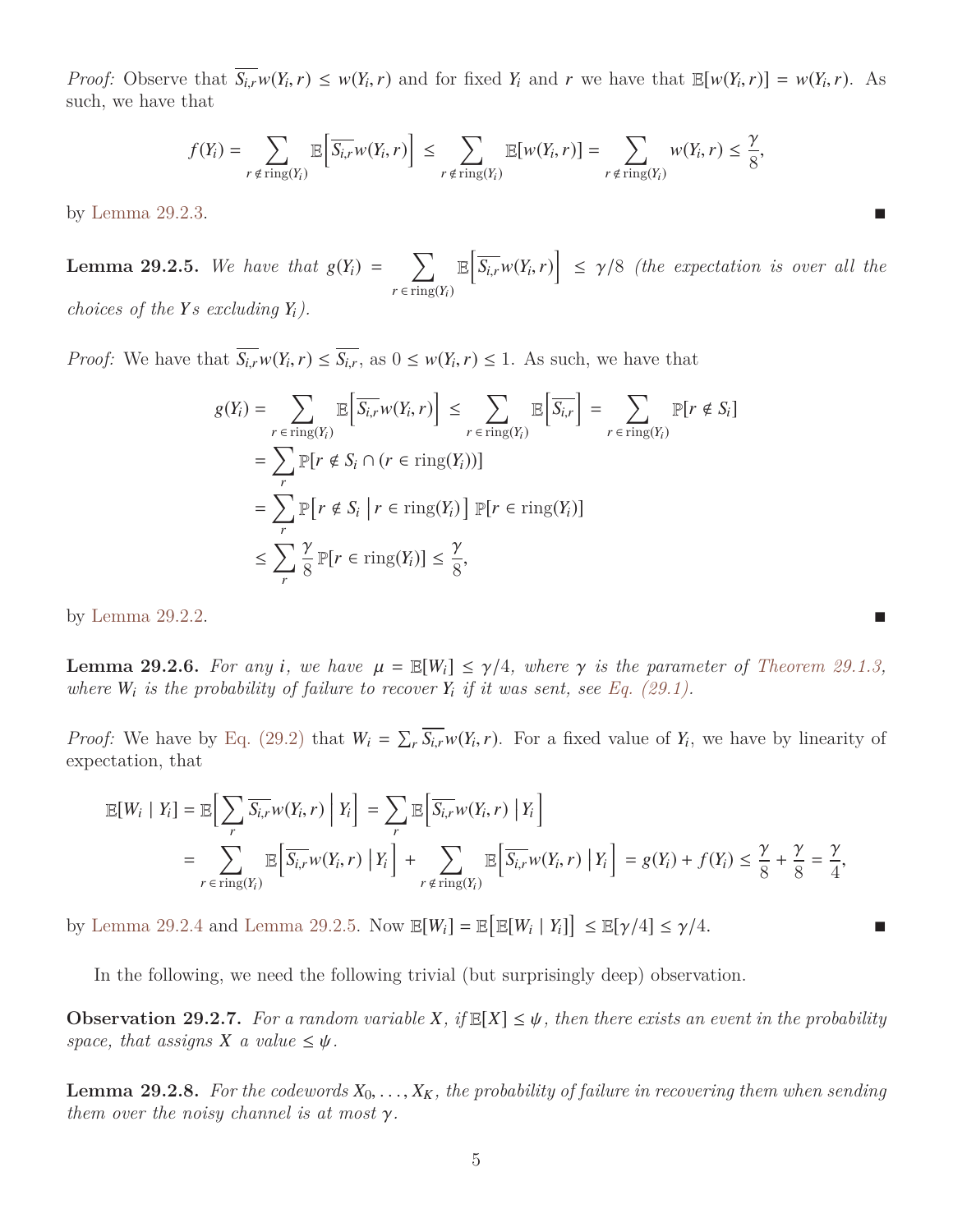*Proof:* We just proved that when using  $Y_0, \ldots, Y_{\widehat{K}}$ , the expected probability of failure when sending  $Y_i$ ,  $\vdots$   $\mathbb{F}^{[W]}$ ,  $\leq \mathbb{F}^{[W]}$ ,  $\leq \mathbb{F}^{[W]}$ ,  $\leq \mathbb{F}^{[W]}$ ,  $\leq \mathbb{F}^{[W]}$ ,  $\leq \mathbb{F}^{[W]}$ is  $\mathbb{E}[W_i] \leq \gamma/4$ , where  $\widehat{K} = 2^{k+1} - 1$ . As such, the expected total probability of failure is

$$
\mathbb{E}\Big[\sum_{i=0}^{\widehat{K}} W_i\Big] = \sum_{i=0}^{\widehat{K}} \mathbb{E}\big[W_i\big] \le \frac{\gamma}{4} 2^{k+1} \le \gamma 2^k,
$$

by [Lemma 29.2.6.](#page-4-1) As such, by [Observation 29.2.7,](#page-4-2) there exist a choice of *Yi*s, such that

$$
\sum_{i=0}^{\widehat{K}} W_i \le 2^k \gamma.
$$

Now, we use a similar argument used in proving Markov's inequality. Indeed, the *W<sup>i</sup>* are always positive, and it can not be that  $2^k$  of them have value larger than  $\gamma$ , because in the summation, we will get that

$$
\sum_{i=0}^{\widehat{K}} W_i > 2^k \gamma.
$$

Which is a contradiction. As such, there are  $2^k$  codewords with failure probability smaller than  $\gamma$ . We<br>set the  $2^k$  codewords  $Y_0$ ,  $Y_{\alpha}$  to be these words, where  $K = 2^k - 1$ . Since we picked only a subset of set the  $2^k$  codewords  $X_0, \ldots, X_K$  to be these words, where  $K = 2^k - 1$ . Since we picked only a subset of the codewords for our code, the probability of failure for each codeword shrinks, and is at most  $\chi$ the codewords for our code, the probability of failure for each codeword shrinks, and is at most  $\gamma$ .

[Lemma 29.2.8](#page-4-3) concludes the proof of the constructive part of Shannon's theorem.

#### **29.2.2. Lower bound on the message size**

We omit the proof of this part. It follows similar argumentation showing that for every ring associated with a codewords it must be that most of it is covered only by this ring (otherwise, there is no hope for recovery). Then an easy packing argument implies the claim.

### **29.3. From previous lectures**

<span id="page-5-1"></span>**Lemma 29.3.1.** *Suppose that nq is integer in the range* [0, *n*]*. Then*  $\frac{2^{nH(q)}}{n+1}$ *n* + 1 ≤  $\binom{n}{nq}$  $\leq 2^{n\mathbb{H}(q)}$ .

<span id="page-5-0"></span>[Lemma 29.3.1](#page-5-1) can be extended to handle non-integer values of *q*. This is straightforward, and we omit the easy details.

Corollary 29.3.2. We have:   
\n
$$
\begin{array}{ll}\n(i) \ q \in [0, 1/2] \Rightarrow \binom{n}{\lfloor nq \rfloor} \le 2^{n \mathbb{H}(q)}.\n\end{array}
$$
\n
$$
\begin{array}{ll}\n(ii) \ q \in [1/2, 1] \binom{n}{\lceil nq \rceil} \le 2^{n \mathbb{H}(q)}.\n\end{array}
$$
\n
$$
\begin{array}{ll}\n(ii) \ q \in [1/2, 1] \binom{n}{\lceil nq \rceil} \le 2^{n \mathbb{H}(q)}.\n\end{array}
$$
\n
$$
\begin{array}{ll}\n(ii) \ q \in [1/2, 1] \binom{n}{\lceil nq \rceil} \le 2^{n \mathbb{H}(q)}.\n\end{array}
$$

≤ 2

**Theorem 29.3.3.** *Suppose that the value of a random variable X is chosen uniformly at random from the integers* {0, . . ., *<sup>m</sup>* <sup>−</sup> <sup>1</sup>}*. Then there is an extraction function for <sup>X</sup> that outputs on average at least*  $\lfloor \lg m \rfloor - 1 = \lfloor \mathbb{H}(X) \rfloor - 1$  *independent and unbiased bits.* 

### **29.4. Bibliographical Notes**

The presentation here follows [\[MU05,](#page-6-0) Sec. 9.1-Sec 9.3].